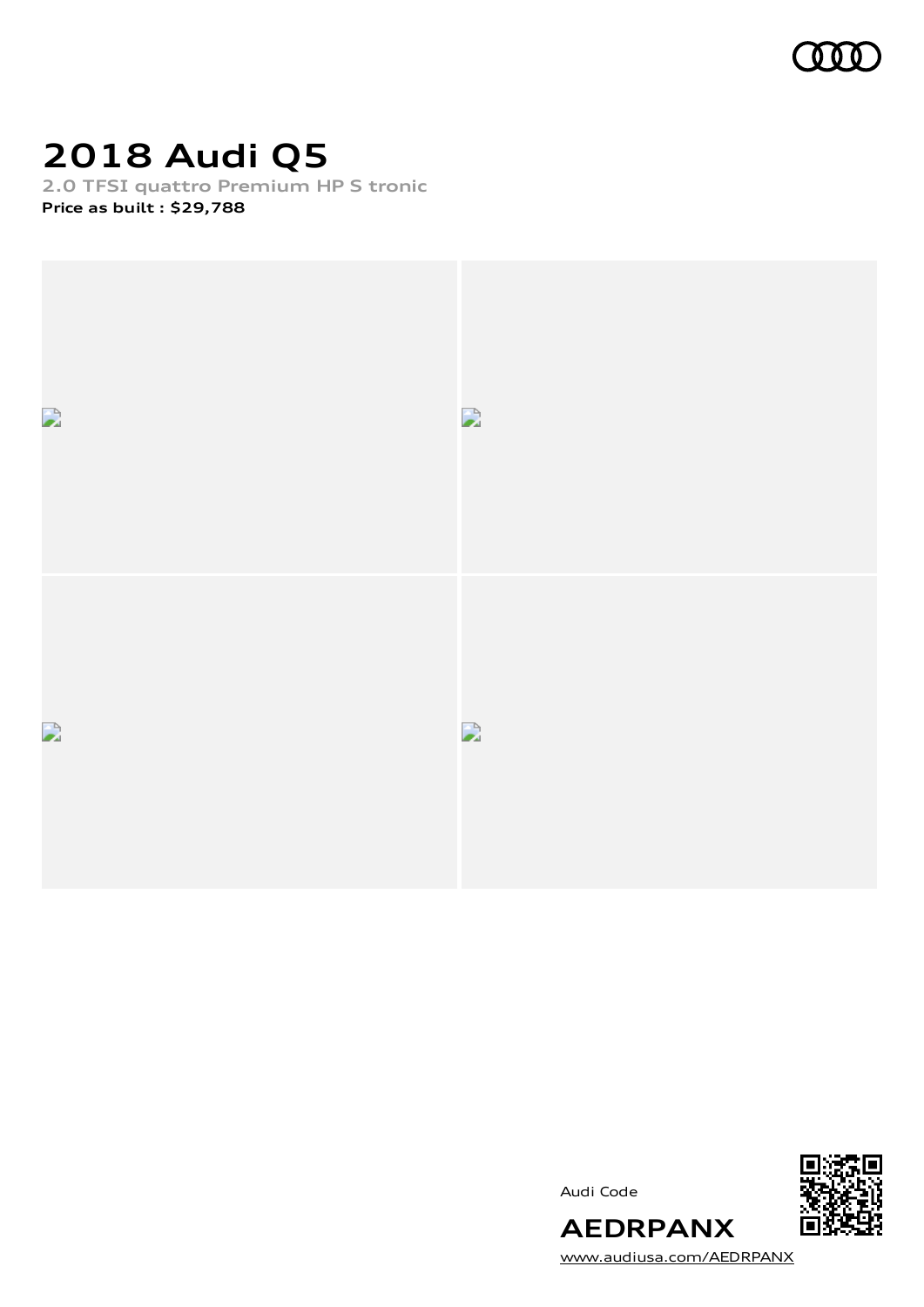#### **Audi 2018 Audi Q5** 2.0 TFSI quattro Premium HP S tronic

**Price as buil[t](#page-11-0)** \$29,788

#### **Exterior colour**

Brilliant Black

### **Interior colour**

| Seats     | Rock Gray |
|-----------|-----------|
| Dashboard | Black     |
| Carpet    | Black     |
| Headliner | Black     |

### $\overline{\phantom{a}}$

### **Further Information**

| No           |
|--------------|
| 38,395 miles |
| Used car     |
|              |

**Warranty**

#### **Audi Code** AEDRPANX

**Your configuration on www.audiusa.com** [www.audiusa.com/AEDRPANX](https://www.audiusa.com/AEDRPANX)

**Commission number** c6a23c7b0a0e09b1633e

### **Technical Specifications**

| Engine type                  | Four-cylinder                                 |
|------------------------------|-----------------------------------------------|
| stroke                       | Displacement/Bore and 1,984/82.5 x 92.8 cc/mm |
| Torque                       | 273 @ 1,600 - 4,500 lb-ft@rpm                 |
| Top track speed              | 130 mph mph $1$                               |
| Acceleration (0 - 60<br>mph) | 5.9 seconds seconds                           |
| Recommended fuel             | Premium                                       |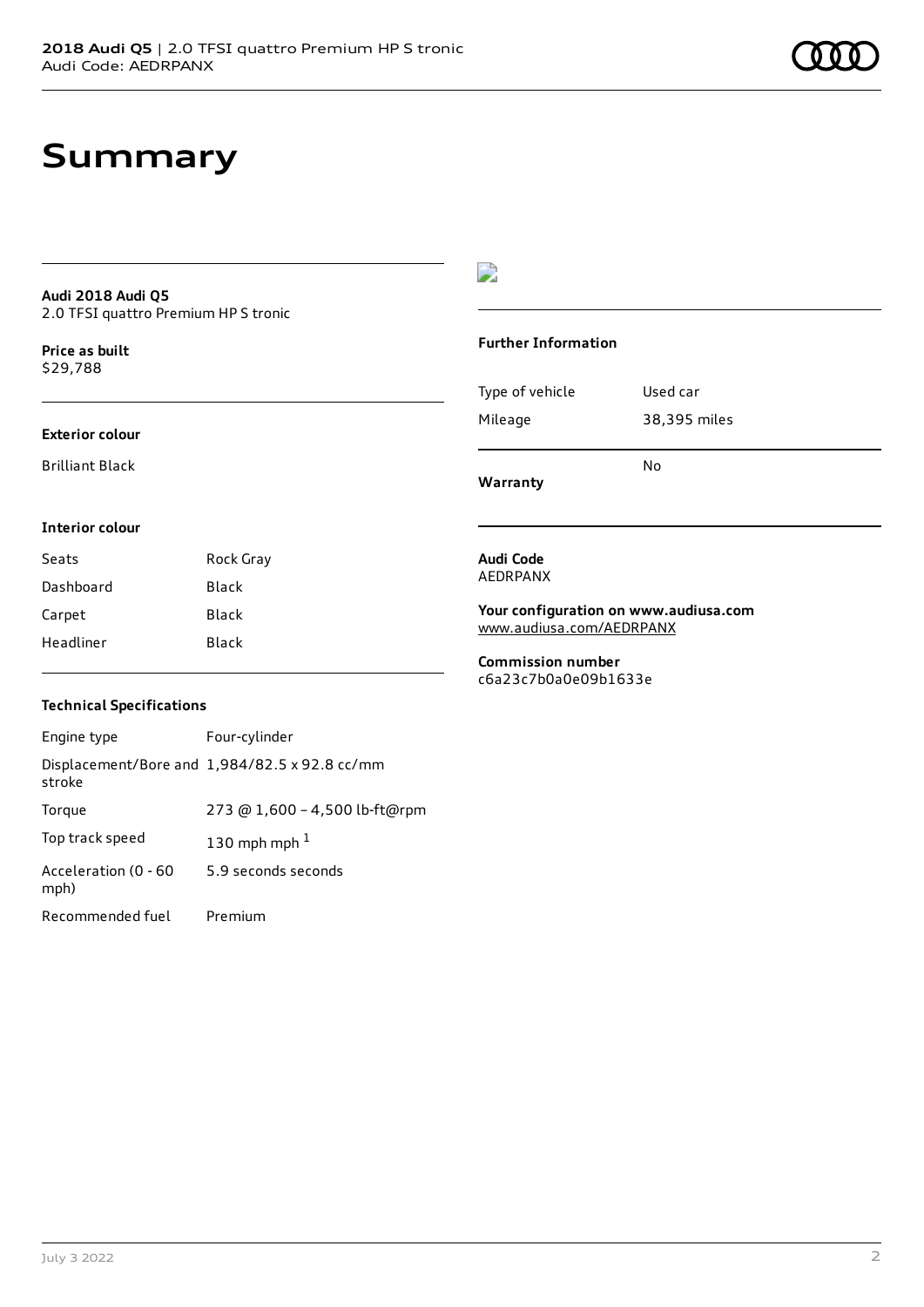# **Equipment**

Brilliant Black

Audi advanced key-keyless start, stop and entry

Power-adjustable, auto-dimming, power-folding, heated exterior side mirrors with memory

Convenience package

Fine Grain Ash Gray Brown Natural Wood inlays

Audi virtual cockpit (12.3" LCD full digital instrument cluster with up to three visual modes: Infotainment and Classic. S, RS and R8 models also offer Sport mode)

MMI® Navigation plus

Audi connect CARE assistance and security services and sixmonth trial subscription to Audi connect PRIME and Audi connect PLUS online services

MMI® Radio plus with ten speakers and single CD player with MP3 playback capability



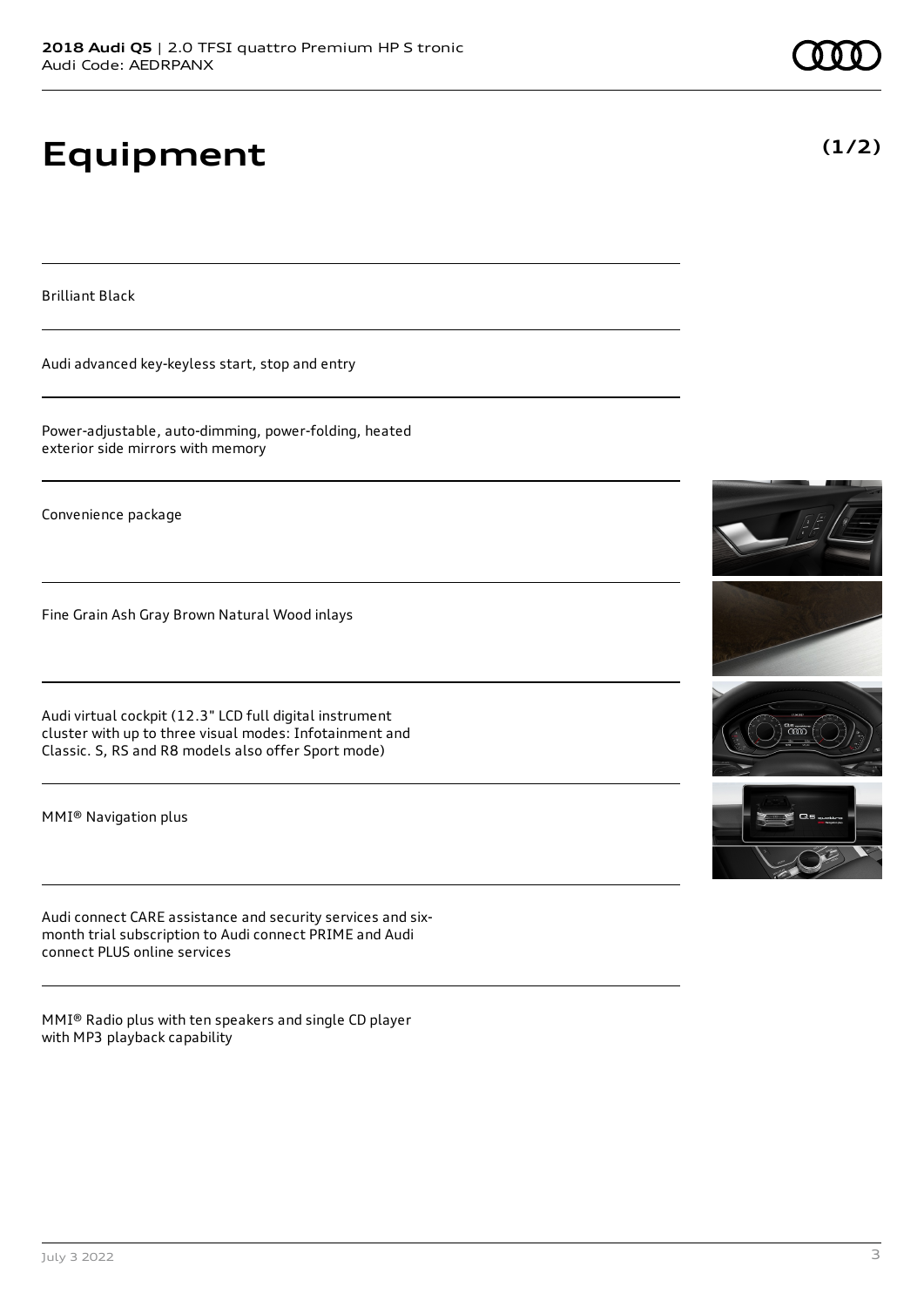## **Equipment**

SiriusXM® Satellite Radio



SATELLITE RADIO

**(2/2)**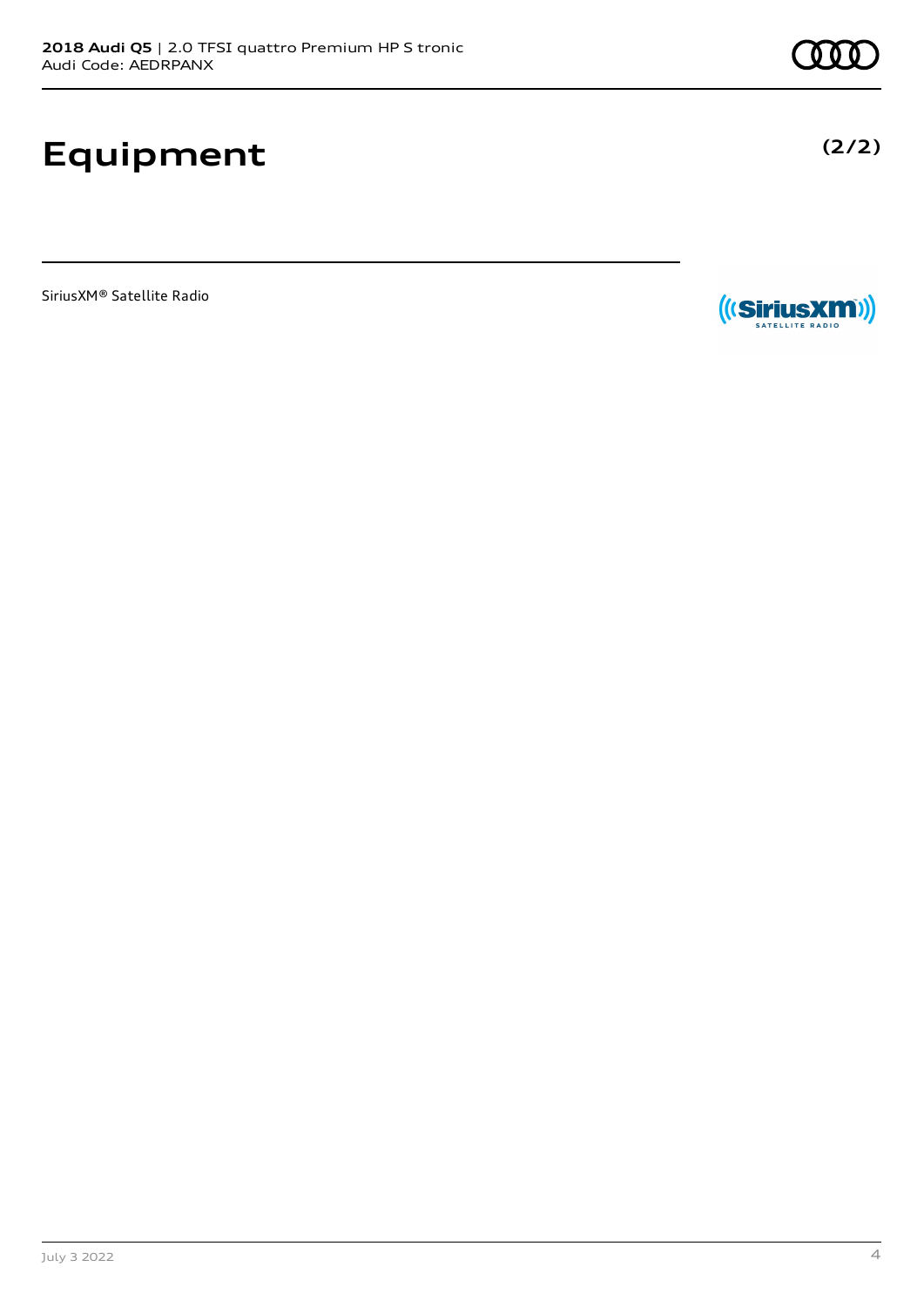### **Standard features**

### **Safety and Security**

| 4UB             | Driver and front passenger airbags                                  |
|-----------------|---------------------------------------------------------------------|
| UH1             | Electromechanical parking brake                                     |
| 8T <sub>2</sub> | Cruise control with coast, resume and<br>accelerate features        |
| VC2             | Garage door opener (HomeLink®)                                      |
| 4H3             | Integrated child door locks in rear doors                           |
| QZ7             | Electromechanical power steering                                    |
| 7K6             | Tire-pressure monitoring system                                     |
| 4X3             | Front thorax side airbags and Sideguard®<br>head curtain airbags    |
| 8N6             | Rain/light sensor for automatic windshield<br>wipers and headlights |
| 3B7             | Lower Anchors and Tethers for Children<br>(LATCH) in rear seats     |
|                 |                                                                     |

#### **Exterior**

| 1S1             | Car jack                                                 |
|-----------------|----------------------------------------------------------|
| 1 B A           | Dynamic suspension system                                |
| 3S1             | Aluminum roof rails                                      |
| 511             | Adaptive rear spoiler                                    |
| 8IH             | Xenon plus headlights with LED daytime<br>running lights |
| HX <sub>2</sub> | 18" 235/60 all-season tires                              |
| 8SP             | LED taillights with dynamic turn signals                 |
| VW1             | Rear privacy glass                                       |
| 4ZE             | Black trim around exterior side windows                  |
| 40R             | 18" 5-double-spoke-dynamic design wheels                 |
|                 |                                                          |

### 7HA Without extended leather package 4E7 Power tailgate 5XF Driver and front-passenger extendable sun visors with illuminated vanity mirrors 3NS Sliding, split folding 40/20/40 rear seatbacks with adjustable recline N1F Leather seating surfaces QE1 Storage package 4M3 Four beverage holders 3FA No panoramic sunroof 7M0 Plastic door sill inlays 6NJ Cloth headliner 9AQ Three-zone automatic climate control 4L7 Auto-dimming interior rear view mirror with digital compass QQ1 LED interior lighting package

**Interior**

1XW Three-spoke multifunction steering wheel 7F9 Leather-wrapped gear selector

#### **Infotainment and Driver Assistance**

| 6K9             | Audi pre sense® basic and Audi pre sense®<br>city                                                                     |
|-----------------|-----------------------------------------------------------------------------------------------------------------------|
| 2H1             | Audi drive select                                                                                                     |
| 7W1             | Audi pre sense® basic                                                                                                 |
| UI2             | Audi smartphone interface including Apple<br>CarPlay <sup>™</sup> and Google™ Android Auto™ for<br>compatible devices |
| KA <sub>2</sub> | Rear view camera                                                                                                      |
| 9VD             | Audi sound system                                                                                                     |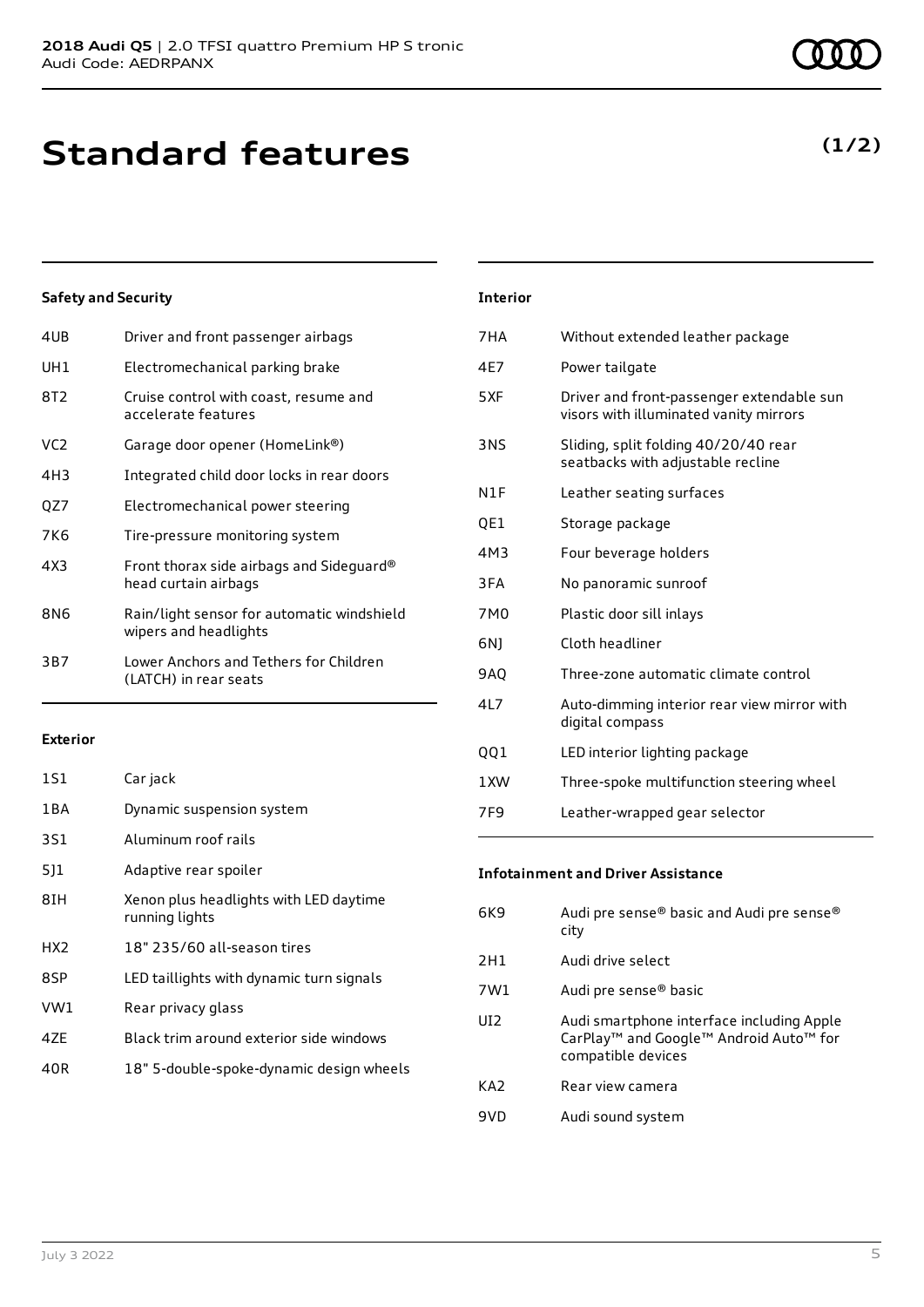**(2/2)**

### **Standard features**

**Infotainment and Driver Assistance**

9ZX BLUETOOTH® wireless technology preparation for compatible devices

July 3 2022 6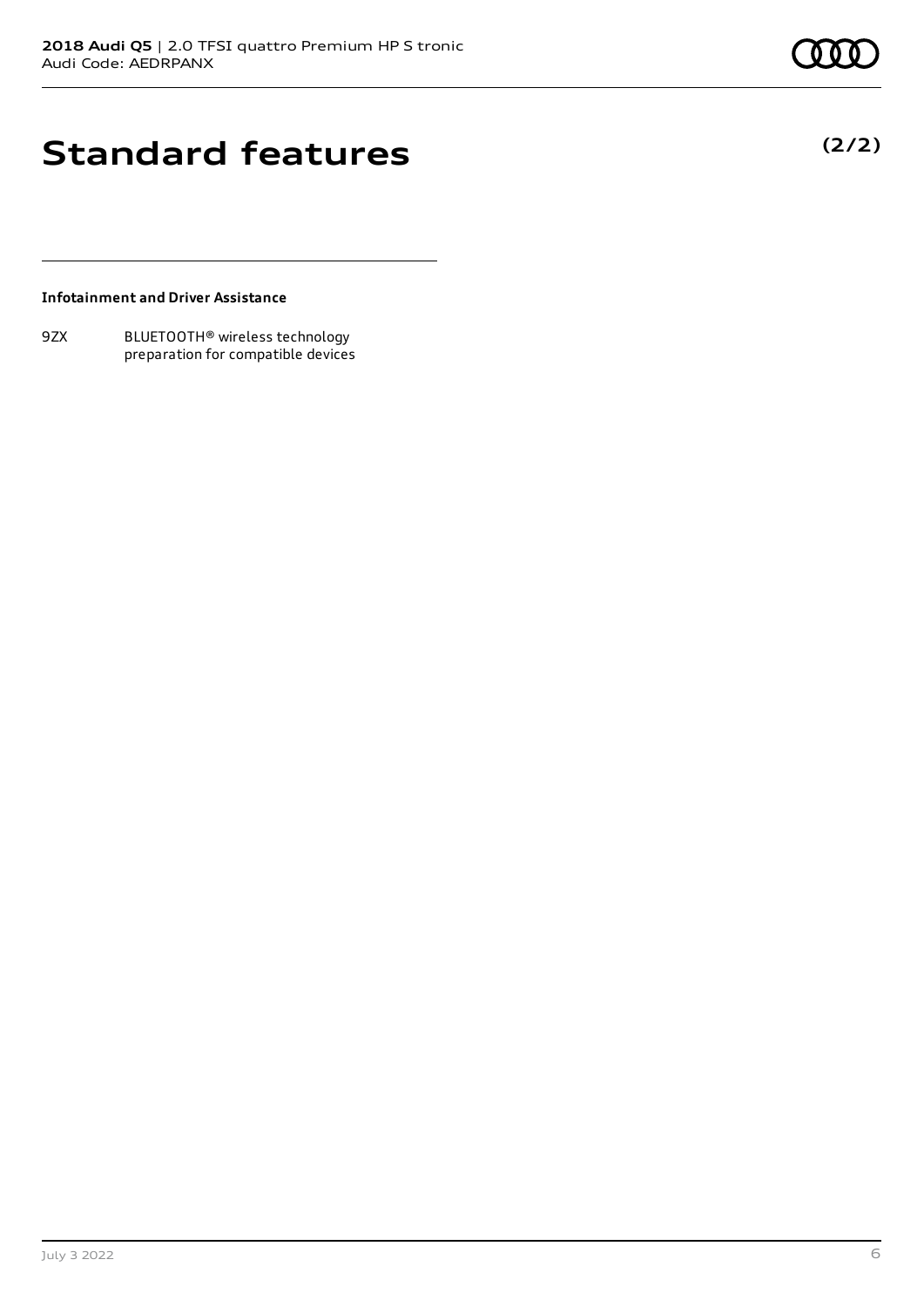### **Dealer remarks**

Audi Honolulu is pleased to present for sale this stunning 2018 Audi Q5 2.0T Premium Tech Value Package as part of our hand-selected pre-owned lineup. This gorgeous example is finished in the Brilliant Black exterior paint and Rock Gray. Other dealer added factory options include: Convenience Package (Audi Advanced Key, Driver Seat Memory, Heated Auto-Dimming & Power-Adjustable Mirrors, and SiriusXM Satellite Radio), Navigation & Telematics Package (Audi Connect CARE, Audi Connect PRIME & PLUS, Audi Virtual Cockpit, and Radio: MMI Navigation Plus System), Rock Gray w/Leather Seating Surfaces, ABS brakes, Alloy wheels, Compass, Electronic Stability Control, Front dual zone A/C, Heated door mirrors, Illuminated entry, Low tire pressure warning, Power Liftgate, Remote keyless entry, Traction control, 10 Speakers, 4-Wheel Disc Brakes, 5.302 Axle Ratio, 8-Way Power Front Bucket Seats, Air Conditioning, Auto-dimming Rear-View mirror, Automatic temperature control, Brake assist, Bumpers: body-color, Delay-off headlights, Driver door bin, Driver vanity mirror, Dual front impact airbags, Dual front side impact airbags, Exterior Parking Camera Rear, Four wheel independent suspension, Front anti-roll bar, Front Bucket Seats, Front Center Armrest, Front reading lights, Garage door transmitter: HomeLink, Genuine wood console insert, Genuine wood dashboard insert, Genuine wood door panel insert, High intensity discharge headlights: Xenon plus, Leather Seating Surfaces, Leather Shift Knob, Leather steering wheel, Occupant sensing airbag, Outside temperature display, Overhead airbag, Overhead console, Panic alarm, Passenger door bin, Passenger vanity mirror, Power door mirrors, Power driver seat, Power passenger seat, Power steering, Power windows, Radio data system, Rain sensing wipers, Rear air conditioning, Rear anti-roll bar, Rear fog lights, Rear reading lights, Rear seat center armrest, Rear window defroster, Rear window wiper, Roof rack, Security system, Speed control, Speed-sensing steering, Speed-Sensitive Wipers, Split folding rear seat, Spoiler, Steering wheel mounted audio controls, Tachometer, Telescoping steering wheel, Tilt steering wheel, Trip computer, Turn signal indicator mirrors, Variably intermittent wipers, and Wheels: 8" x 18" 5-Double-Spoke Dynamic Design. CARFAX One-Owner. Clean CARFAX. Brilliant Black 2.0L TFSI 7-Speed Automatic S tronic quattro Rock Gray w/Leather Seating Surfaces, ABS brakes, Alloy wheels, Audi Advanced Key, Audi Connect CARE, Audi Connect PRIME & PLUS, Audi Virtual Cockpit, Compass, Convenience Package, Driver Seat Memory, Electronic Stability Control, Front dual zone A/C, Heated Auto-Dimming & Power-Adjustable Mirrors, Heated door mirrors, Illuminated entry, Low tire pressure warning, Navigation & Telematics Package, Power Liftgate, Radio: MMI Navigation Plus System, Remote keyless entry, SiriusXM Satellite Radio, Traction control.

23/27 City/Highway MPG

JN Group "Where Your Experience Matters"

Awards:

\* 2018 KBB.com Best Buy Awards \* 2018 KBB.com 10 Most Awarded Cars \* 2018 KBB.com 10 Favorite New-for-2018 Cars \* 2018 KBB.com Best Auto Tech Awards \* 2018 KBB.com 10 Most Awarded Brands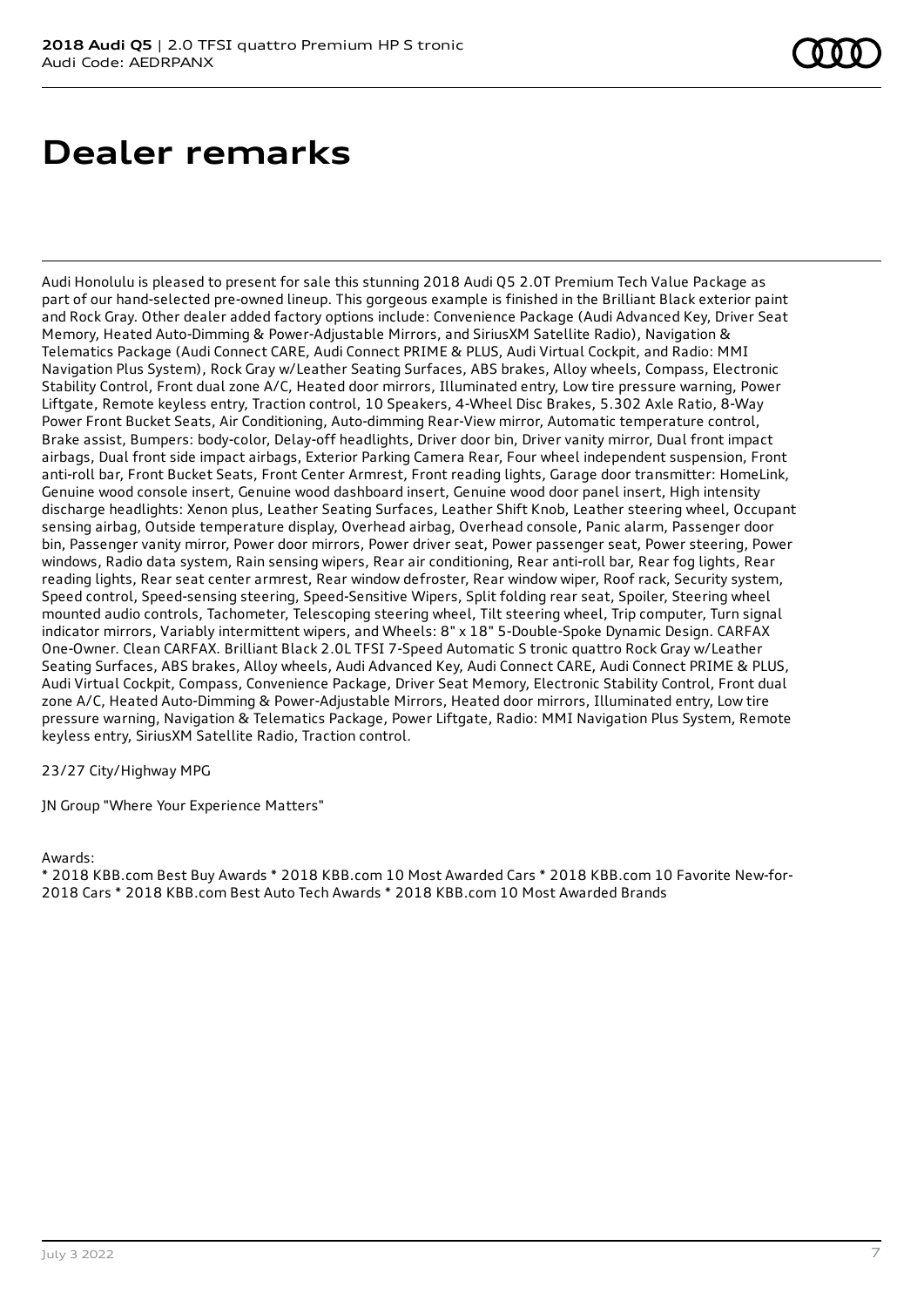### **Technical Specifications**

### **Engineering | Performance**

| Engine type                                 | Four-cylinder                                 |
|---------------------------------------------|-----------------------------------------------|
| Acceleration (0 - 60<br>mph)                | 5.9 seconds seconds                           |
| Engine block                                | Cast-iron                                     |
| Induction/fuel injection Turbocharged/TFSI® |                                               |
| Displacement                                | 2.0 l                                         |
| Cylinder head                               | Aluminum-alloy                                |
| Horsepower                                  | 252 @ 5,000 - 6,000 @ rpm                     |
| stroke                                      | Displacement/Bore and 1,984/82.5 x 92.8 cc/mm |
| Top track speed <sup>1</sup>                | 130 mph mph                                   |
| Torque                                      | 273 @ 1,600 - 4,500 lb-ft@rpm                 |
| Valvetrain                                  | 16-valve DOHC with Audi valvelift<br>system   |

### **Transmission | Drivetrain**

| Gear ratios: 6th         | 0.508:1                                                                                                                                                   |
|--------------------------|-----------------------------------------------------------------------------------------------------------------------------------------------------------|
| Gear ratios: Final Drive | 5.302:1                                                                                                                                                   |
| Gear ratios: 7th         | 0.386:1                                                                                                                                                   |
| Gear ratios: 4th         | 1.057:1                                                                                                                                                   |
| Transmission             | Seven-speed S tronic <sup>®</sup> dual-clutch<br>automatic transmission and<br>quattro <sup>®</sup> all-wheel drive with ultra <sup>®</sup><br>technology |
| Gear ratios: 2nd         | 2.190:1                                                                                                                                                   |
| Gear ratios: 3rd         | 1.517:1                                                                                                                                                   |
| Gear ratios: Reverse     | 2.750:1                                                                                                                                                   |
| Gear ratios: 1st         | 3.188:1                                                                                                                                                   |
|                          |                                                                                                                                                           |

### **Steering**

| Steering type                              | Electromechanical power steering<br>system |
|--------------------------------------------|--------------------------------------------|
| Turning diameter, curb- 38.4 ft<br>to-curb |                                            |
| Steering ratio                             | 15.8:1                                     |
|                                            |                                            |

#### **Suspension**

| Front axle | Five-link front suspension |
|------------|----------------------------|
| Rear axle  | Five-link rear suspension  |

#### **Brakes**

| Front brakes | 13.3 (ventilated disc) in |
|--------------|---------------------------|
| Rear brakes  | 13.0 (ventilated disc) in |

**Electrical system**

Alternator 110-150 A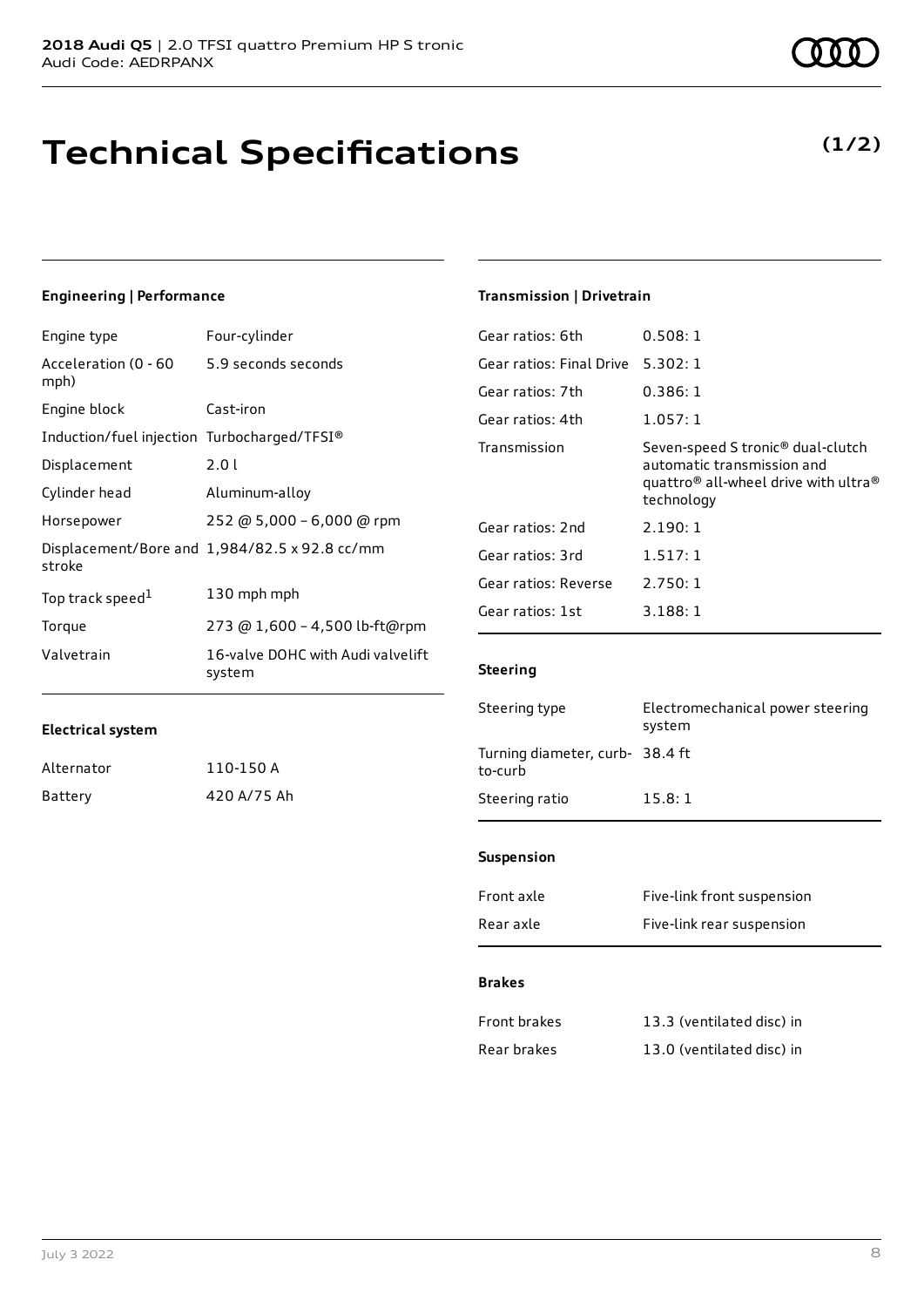### **Technical Specifications**

| Material                      | Multi-material body construction<br>(steel and aluminum composition)                      |
|-------------------------------|-------------------------------------------------------------------------------------------|
| <b>Warranty   Maintenance</b> |                                                                                           |
| Warranty                      | 4-year/50,000-mile Audi New<br>Vehicle Limited Warranty                                   |
| Maintenance                   | 12-month/10,000-mile (whichever<br>occurs first) NO CHARGE first<br>scheduled maintenance |

### **Exterior Measurements**

**Body**

| Height                           | 65.3 in  |
|----------------------------------|----------|
| Overall width without<br>mirrors | 74.5 in  |
| Length                           | 183.6 in |
| Wheelbase                        | 111.0 in |
| Drag coefficient                 | 0.32 Cw  |
| Overall width with<br>mirrors    | 84.3 in  |
| Track rear                       | 63.3 in  |
| Track front                      | 63.6 in  |
| Curb weight                      | 4,045 lb |
| Ground clearance,<br>loaded      | 8.2 in   |

#### **Interior measurements**

| Seating capacity                          | 5                      |
|-------------------------------------------|------------------------|
| Shoulder room, rear                       | 56.5 in                |
| Head room with front<br>sunroof           | 40.2 in                |
| Leg room, rear                            | 37.8 in                |
| Shoulder room, front                      | 57.7 in                |
| Head room with rear<br>sunroof            | 37.7 in                |
| Head room, rear                           | 39.3 in                |
| Leg room, front                           | 41.0 in                |
| Head room, front                          | 41.7 in                |
| Cargo volume, rear<br>seatbacks up/folded | 26.8/60.4 cu ft, cu ft |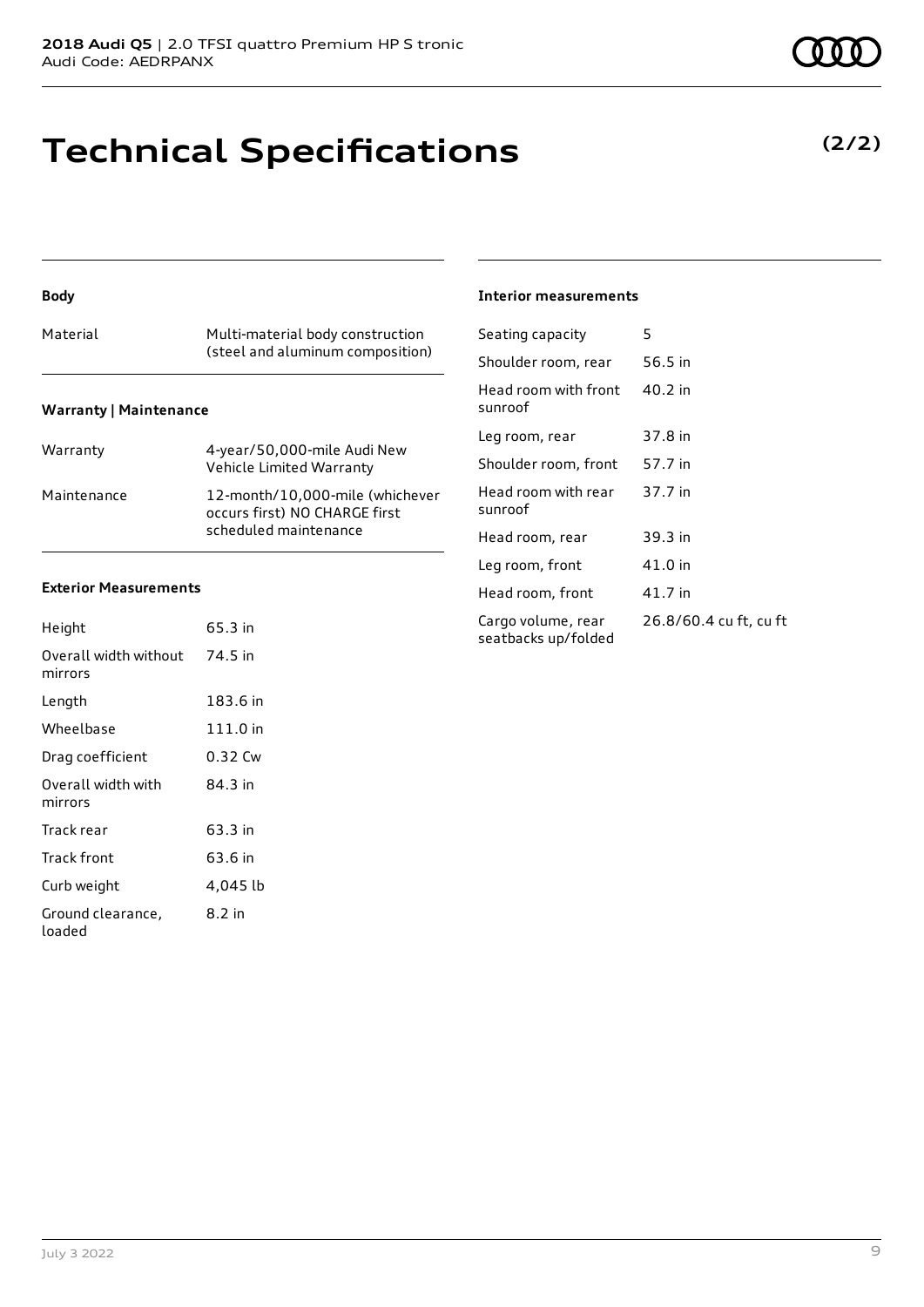### **Consumption- and emission**

**Consumption by NEDC**

combined 25 mpg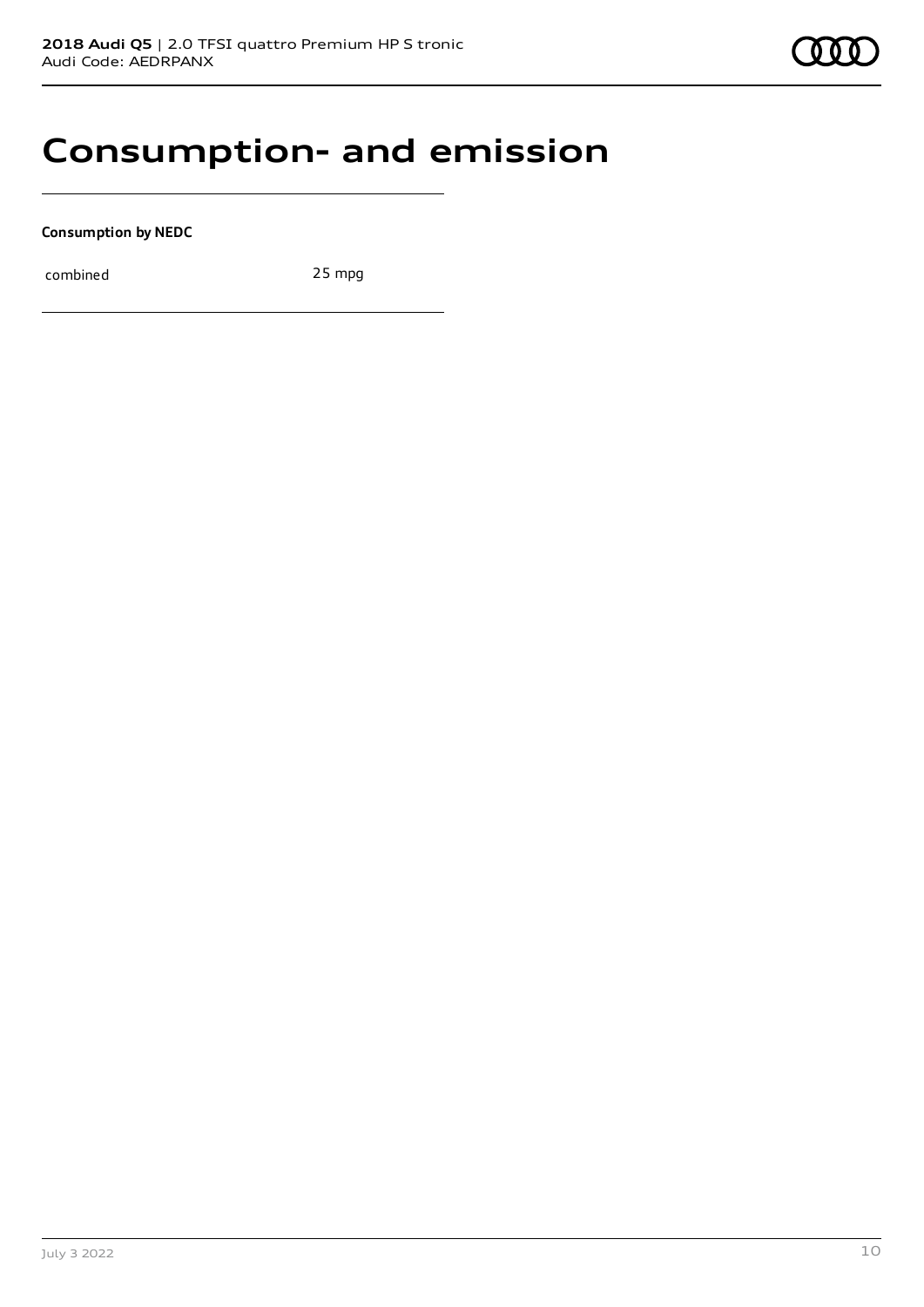### **Contact**

Dealer **Audi Honolulu**

888 Kapiolani Blvd. 96813 Honolulu HI

Phone: +18085856600 FAX: 8085856611

www: [https://www.audihonolulu.com](https://www.audihonolulu.com/)